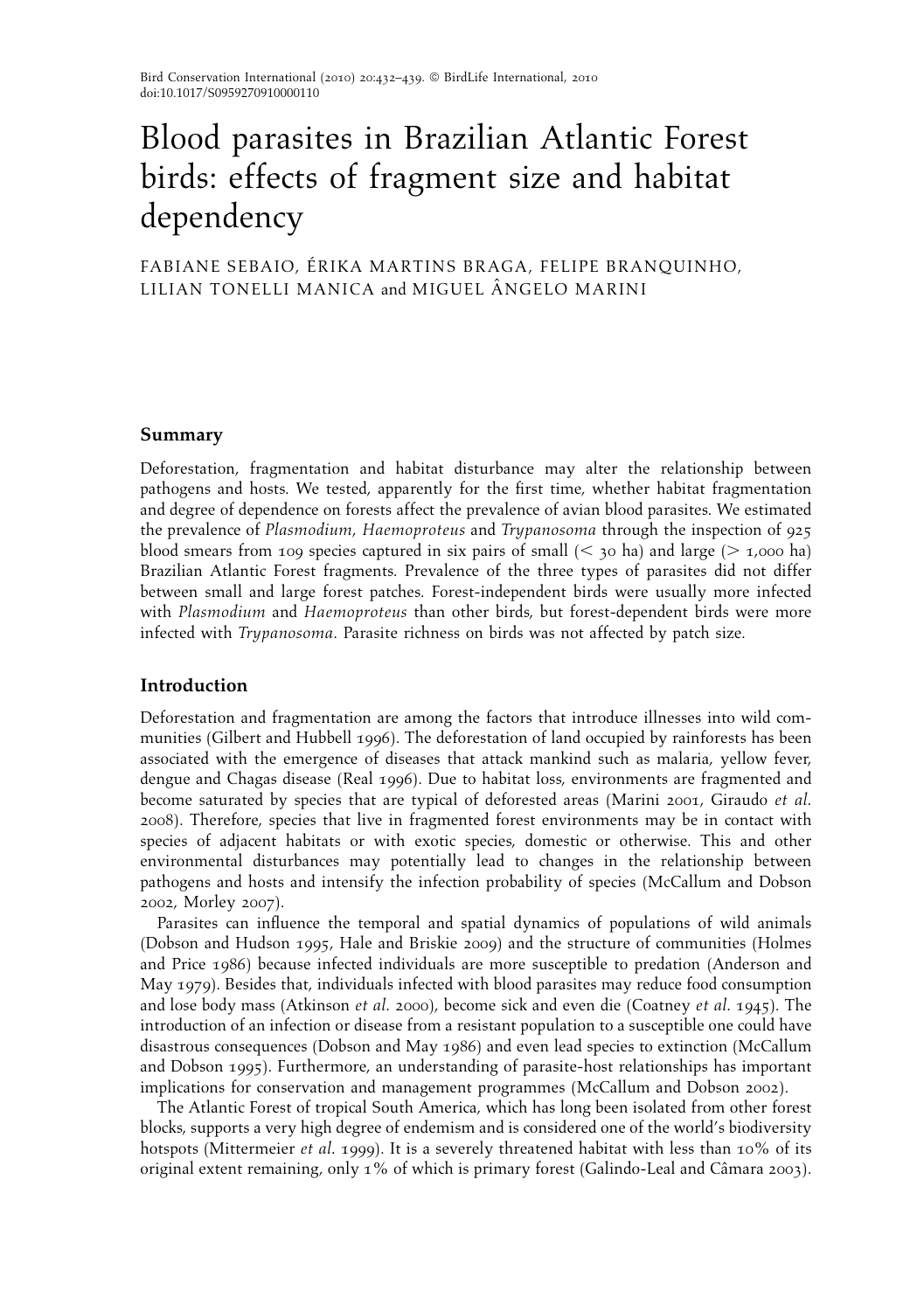Over 100 species of birds there are threatened by habitat loss, habitat fragmentation and increased disturbance of existing forest patches (Marini and Garcia 2005). In spite of its high bird species richness, endemism and the number of threatened species (Stotz *et al.* 1996, Marini and Garcia 2005) the relationship between fragmentation and parasitism of Atlantic Forest birds is poorly known. Apparently, only one study with 275 birds of 44 species revealed that birds from two large forest fragments were more infected with Plasmodium than birds from two small forests (Ribeiro et al. 2005). As a matter of fact, the relationship between habitat fragmentation and parasitism remains largely unexplored either empirically (Püttker *et al.* 2008) or theoretically (McCallum and Dobson 2002). Forest management can cause physiological stress in birds and make them more susceptible to blood parasite infections (Suorsa et al. 2003).

This study appears to be the first to compare the prevalence of several blood parasites in birds from small and large forest fragments. Here we test whether the prevalence of blood parasites in birds is affected by: 1) forest fragment size; and 2) degree of forest dependence. Overall prevalence of blood parasites, their values for each species and their occurrence and intensity at different seasons in these study sites are presented and analysed elsewhere (Sebaio et al. submitted).

#### Study area

We sampled birds in the following six areas of the Atlantic rainforest, state of Minas Gerais, south-eastern Brazil from August to October 2000 and from June to November 2001: (1) Reserva Particular do Patrimônio Natural Mata do Sossego (RPPN Mata do Sossego) located in Simonésia municipality (20°07'S 42°00'W), (2) Fazenda da Mata Escura located on the left bank of Rio Jequitinhonha (16°20'S 41°00'W), (3) Parque Estadual Serra do Brigadeiro (PESB) located within Serra da Mantiqueira (20°20'–21°00'S 42°20'- 42°40'W), (4) Reserva Particular do Patrimônio Natural Mata do Jambreiro (RPPN Mata do Jambreiro) in Nova Lima municipality (19°58′S 43°55'W), (5) Fazenda Santana located on the left bank of Rio Jequitinhonha (16°05'S 40°02'W), and (6) Reserva Particular do Patrimônio Natural de Caratinga (RPPN de Caratinga) in Caratinga municipality (20°06'S 41°21'W).

# Methods

#### Field methods

To compare fragmentation effects, we captured 436 birds in six small  $( $30 \text{ ha}$ )$  and 489 birds in six large ( $>$  1,000 ha) fragments. Pairs of small and large fragments in each area were isolated from each other or any other forest by at least 1 km, mostly by crops and pastureland. We erected mist nets (12 m long, 2.5 m high, 36 mm mesh) at ground level from 07h00 to 16h00, for  $3-4$ days in each fragment. Captured birds were identified with the help of field guides (Ridgely and Tudor 1989). Birds received a numbered metal band provided by CEMAVE/IBAMA to ensure we were not sampling the same individual twice and were released immediately after blood collection. Birds were classified according to the degree of forest dependency (independent, semi-independent or dependent) after Silva (1995).

#### Blood parasite collection and analysis

To collect blood samples we made a small puncture in the tarsal vein using a disposable lancet. We air-dried and fixed the thin blood smears with methanol in the field. We stained smears with 3% GIEMSA solution in buffered water (pH 7.2–7.4) diluted at 1:10 in the Malaria Laboratory of the ICB/UFMG. To inspect smears for parasites, well-trained microscopists (F.S. and F.B.) exhaustively examined 200 microscopic fields (approximately 150 erythrocytes/field) at 1,000  $\times$ magnification under oil-immersion.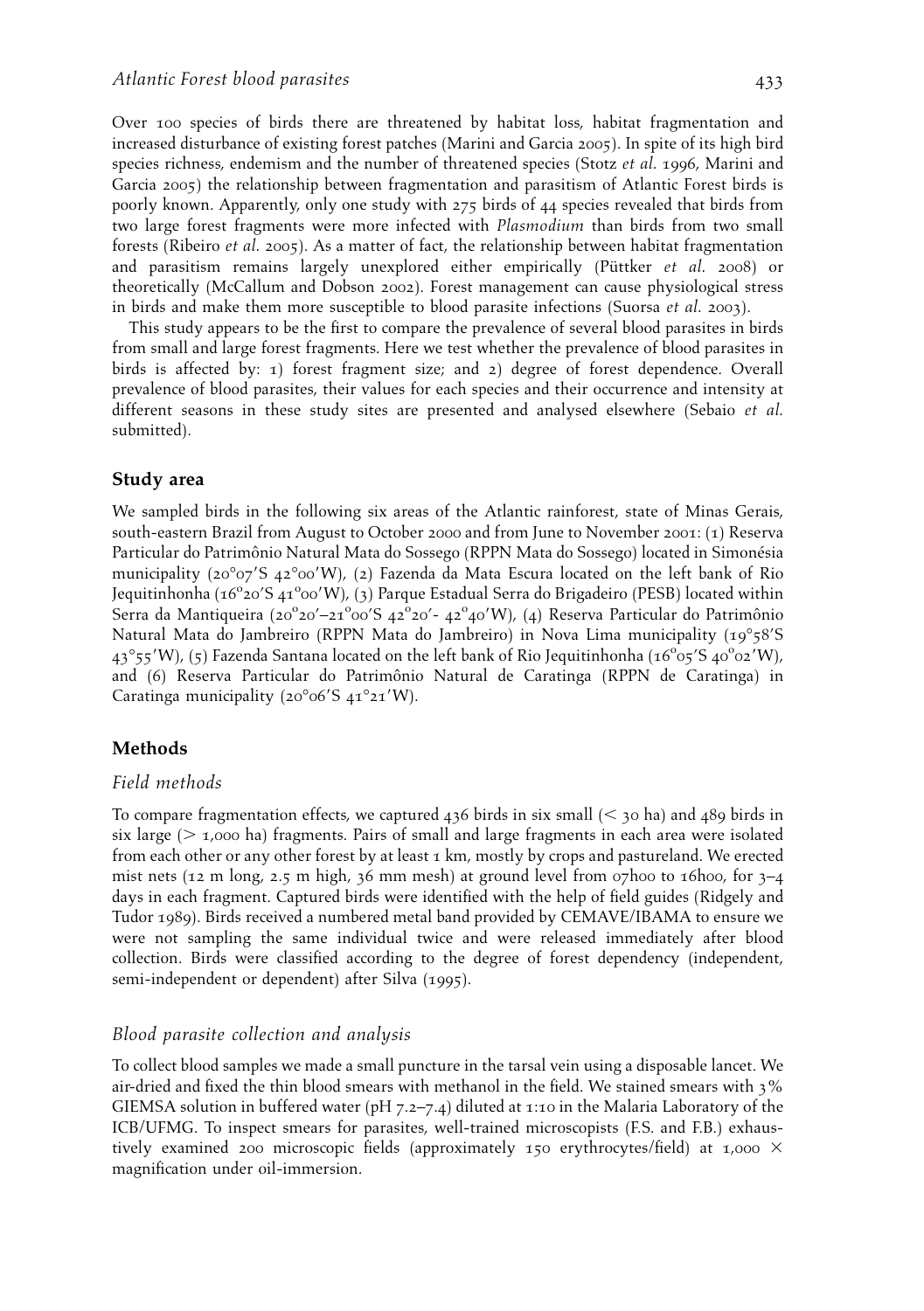## F. Sebaio et al. 434

## Statistical analysis

We tested the effect of fragmentation and species forest dependence on the prevalence of parasites using a generalised linear mixed model (GLMM) with binomial error and logit link function (Paterson and Lello 2003). We performed one GLMM for each parasite genus (Plasmodium, Trypanosoma and Haemoproteus), since prevalence of parasites was not correlated (Trypanosoma and Plasmodium:  $r_s = 0.46$ ,  $P = 0.13$ ; Trypanosoma and Haemoproteus:  $r_s = -0.12$ ,  $P =$ 0.70; and Plasmodium and Haemoproteus:  $r_{\rm s}$  =  $-$ 0.11, P = 0.74). We used as a response variable the number of infected birds of each species per forest patch (binomial numerator) and the number of individuals sampled of the same species (binomial denominator). We included patch size (large or small) and species forest dependence (dependent, non-dependent and semidependent) as fixed factors. Species identity and patch nested within area were fitted as random effects. We also performed one GLMM with Poisson errors and log link function to test the effects of patch size and species forest dependence on the richness of parasites. Fixed and random factors in this model were the same as used in models above. In all procedures, GLMMs were fitted using Laplace approximation. This analysis allowed us to weight for effect of unequal and small sample sizes  $(< 15)$  when estimating parameters (Jovani and Tella 2006) and to account for unmeasured species-specific traits and differences between areas that could affect parasite prevalence and richness (Paterson and Lello 2003).

We followed a step-down procedure to select the final models using a likelihood ratio test. Initially, we fitted the full model including all variables and the interaction term of fixed effects. We then excluded sequentially non-significant interaction terms and explanatory variables. All models did not violate the assumptions of normality of random effects and colinearity among explanatory variables. We did not find over-dispersion in models (residual deviance divided by the residual degrees of freedom was  $\langle 1 \rangle$ . All analyses were performed in R (http://www. r-project.org).

#### Results

We analysed 925 birds from 109 species and 11 families (Table 1). Among these, 47 % ( $n = 436$ birds from 29 species) came from small fragments and  $53\%$  ( $n = 489$  birds from 40 species) from large fragments (Table 1). A total of 147 birds (15.8%) from 62 species and all 11 families had at least one parasite of Plasmodium, Trypanosoma, Haemoproteus or microfilaria. Total prevalence values for these four parasites were 9.2%, 3.8%, 3.2% and 0.03%, respectively. Because microfilaria prevalence was too low we did not carry out statistical analysis of these data.

Prevalence of the three types of parasites (Table 2) did not differ between small and large forest patches (Table 3). The degree of forest-dependence, however, had a significant effect on the prevalence of Plasmodium and Trypanosoma on birds (Table 3). Birds not dependent on forest

| Area            | N° of bird species |                |  |  |
|-----------------|--------------------|----------------|--|--|
|                 | Large fragment     | Small fragment |  |  |
| All six areas   | 40                 | 29             |  |  |
| Sossego         | 27                 | 25             |  |  |
| Mata Escura     | 31                 | 17             |  |  |
| Brigadeiro      | 33                 | 23             |  |  |
| Jambreiro       | 33                 | 20             |  |  |
| Fazenda Santana | 22                 | 21             |  |  |
| Caratinga       | 14                 | 23             |  |  |

Table 1. Number of bird species in the six areas of Atlantic Forest sampled with mist-nets in the state of Minas Gerais in 2000 and 2001.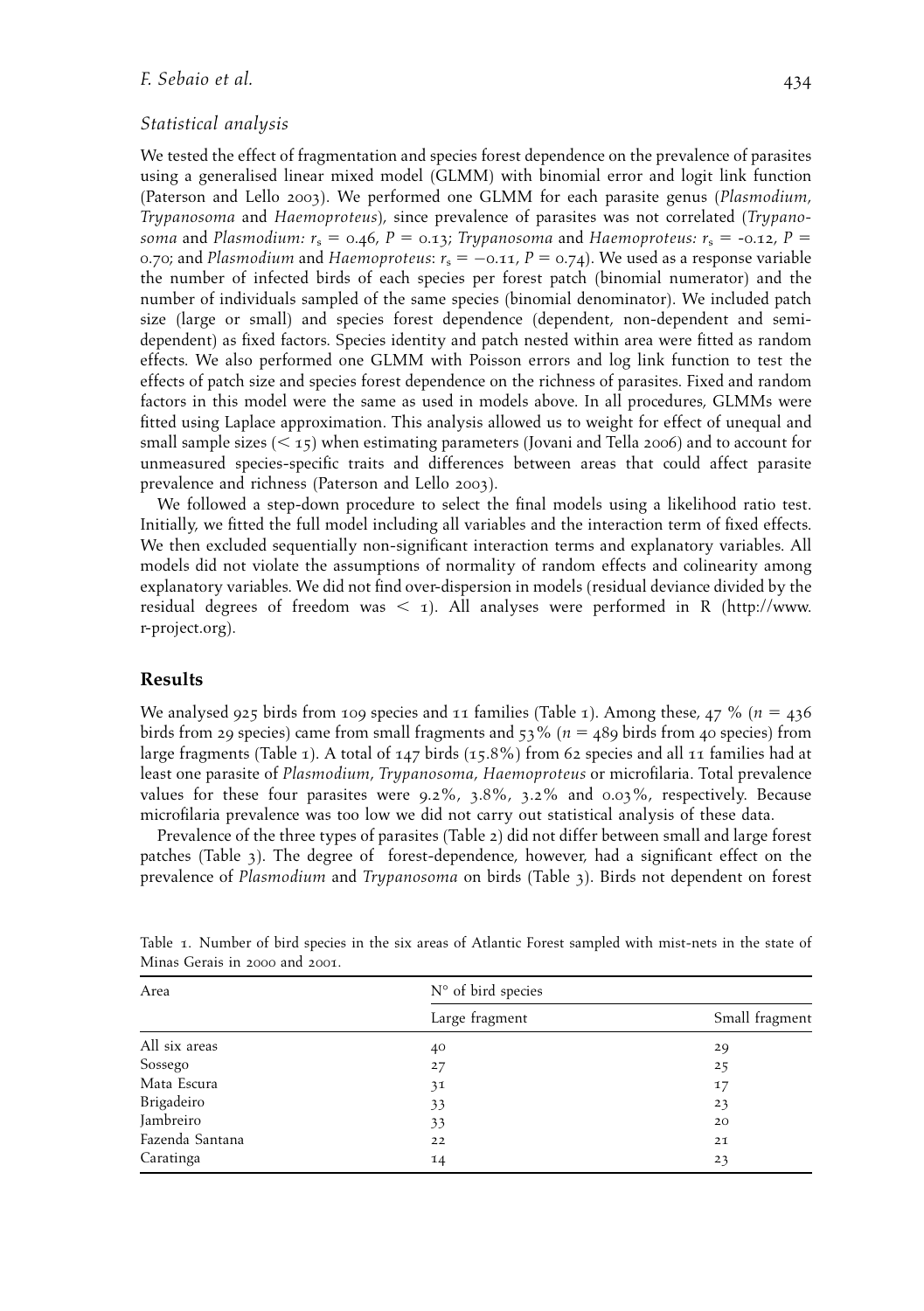were more likely to be were usually infected with Plasmodium and Haemoproteus than other birds, but forest-dependent birds were more infected with Trypanosoma (Figure 1). Parasite richness on birds was not affected by patch size ( $\chi^2$  = 0.279, P = 0.597) and species forest dependence ( $\chi^2$  = 3.416, P = 0.181).

# Discussion

Our results did not support the hypothesis that forest fragmentation affects the prevalence of birds' blood parasites. This is contrary to the expected and to a few empirical results, since habitat fragmentation and disturbance are expected to affect diversity and abundance of hosts and vectors. Contrary to our finding, the prevalence of avian blood parasites was greater in species reproducing in continuous than in non-continuous forests in Spain (Tella et al. 1999). These authors suggested that the abundance of vectors would be lower in habitats deforested or altered by man. Also, forest fragmentation increased the prevalence of gastrointestinal nematodes in specialist but not in generalist small Atlantic Forest mammals (Püttker et al. 2008). More adverse environmental conditions, such as decreased air humidity, increase in air and soil temperature and in wind speed in disturbed habitats might affect the abundance of blood parasite vectors such as ceratopogonid, culicid and hippoboscid flies (Kettle 1968). This means that forestdependent birds should have more chances of being infected than those with other types of habitat use. Our findings support this argument for *Trypanosoma*, but not for *Plasmodium* and Haemoproteus. However, forest-independent birds also from Minas Gerais had higher ectoparasite prevalence than other birds (Marini and Couto 1997). Differences in vectors that transmit each of these blood parasites might help explain these apparently contradictory results. Plasmodium is transmitted by culicids, Haemoproteus by hippoboscids or ceratopogonids (Friend and Franson 1999) and Trypanosoma can be transmitted either by culicids, hippoboscids, simulids or even ticks (Peirce 1989). The distribution of habitat-dependent vectors, at micro and macro habitat scales might affect the hosts' interspecific differences in blood parasite infection rates (Piersma 1997). Also, the movement of forest-independent birds among several habitats might increase their chances of being infected. Forest-independent birds in our study were almost four times more infected by Plasmodium than other birds. Overall, general cross-taxa

| Area                                        |       | Fragment Blood parasite (%) |                              |               |                                     |
|---------------------------------------------|-------|-----------------------------|------------------------------|---------------|-------------------------------------|
|                                             |       | All                         |                              |               | Plasmodium Trypanosoma Haemoproteus |
| Sossego                                     | Small | 21.7                        | 9.6                          | 13.3          | 0.0                                 |
|                                             | Large | 15.2                        | 15.2                         | 0.0           | 0.0                                 |
| Mata Escura                                 | Small | 11.4                        | 4.3                          | 0.0           | 4.3                                 |
|                                             | Large | 14.0                        | 5.8                          | 9.3           | 0.0                                 |
| Brigadeiro                                  | Small | $\circ$                     | 0.0                          | 0.0           | 0.0                                 |
|                                             | Large | 3.3                         | 0.0                          | 1.1           | 2.2                                 |
| Jambreiro                                   | Small | 33.3                        | 25.6                         | 9.0           | 0.0                                 |
|                                             | Large | 31.7                        | 23.2                         | 6.1           | 2.4                                 |
| Fazenda Santana                             | Small | 31.8                        | 4.5                          | 3.0           | 25.8                                |
|                                             | Large | 10.7                        | 7.1                          | 1.2           | 4.8                                 |
| Caratinga                                   | Small | 8.2                         | 8.2                          | O.O           | 0.0                                 |
|                                             | Large | 8.6                         | 6.2                          | O.O           | 2.5                                 |
| All six areas (all species) (mean $\pm$ SE) | Small |                             | $17.7 \pm 5.5$ $8.7 \pm 3.6$ | $4.2 \pm 2.3$ | $5.0 \pm 4.2$                       |
|                                             | Large |                             | $13.9 \pm 4.0$ 9.6 $\pm$ 3.4 | $3.0 \pm 1.6$ | $2.0 \pm 0.7$                       |

Table 2. Prevalence of blood parasites (%) in each large and small Atlantic Forest fragment in the state of Minas Gerais in 2000 and 2001.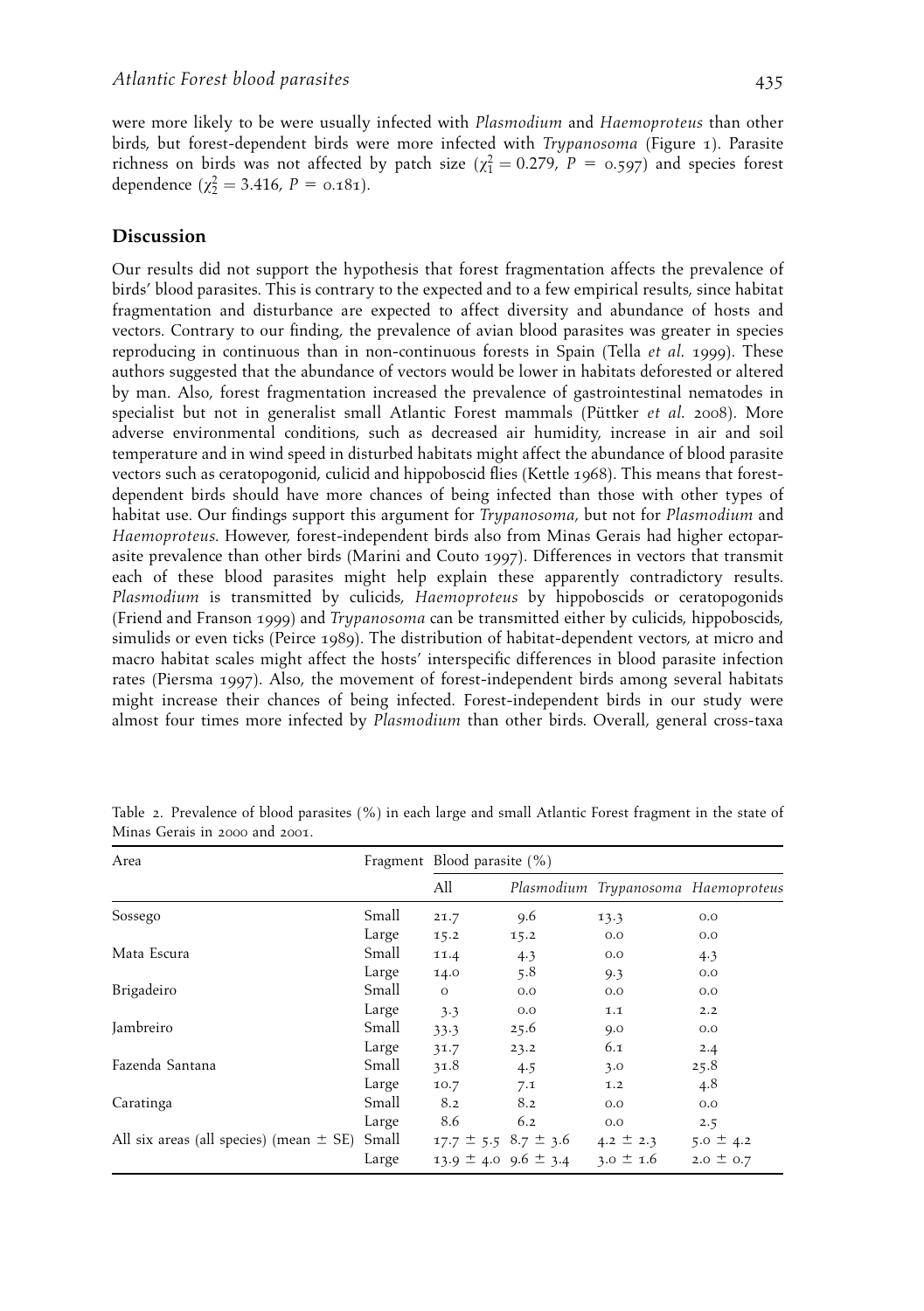### F. Sebaio et al. 436

| Parasite/Variable | $\chi^2$ | df             |       |
|-------------------|----------|----------------|-------|
| Plasmodium        |          |                |       |
| Patch size        | 0.578    | 1              | 0.447 |
| Forest dependence | 8.851    | $\overline{2}$ | 0.012 |
| Trypanosoma       |          |                |       |
| Patch size        | 0.034    | 1              | 0.853 |
| Forest dependence | 6.377    | $\overline{2}$ | 0.041 |
| Haemoproteus      |          |                |       |
| Patch size        | 1.576    | 1              | 0.209 |
| Forest dependence | 3.755    | $\overline{2}$ | 0.153 |

Table 3. Likelihood ratio test results of generalised linear mixed model of prevalence of three blood parasites in relation to the patch forest size and species forest dependence.

explanations do not seem to explain satisfactorily all the variation in prevalence observed, as Merino et al. (2008) also concluded.

The lack of a fragmentation effect may be related to the finding that blood parasite prevalence may be determined at a larger spatial scale than the fragment itself. The maintenance of this hostparasite cycle in a fragmented area may be related to the fact that several widely-distributed species are potential vectors of *Plasmodium* (Friend and Franson 1999). Regional differences in the intensity of transmission were detected for Haemoproteus in the state of Florida, USA (Atkinson 1988). Similarly, but at much larger geographic scale, the prevalence of Plasmodium and Haemoproteus was higher in Guyana than in Uruguay (Durrant et al. 2006). Also, Leucocytozoon had a positive relationship and Haemoproteus and Plasmodium had a negative relationship with latitude in Chile (Merino et al. 2008). The lack of correlation between the infection rates of the three blood parasites we studied provides evidence that they have independent explanations for their infection rates. Environmental differences among regions may provide different opportunities for parasite-host associations and help explain differences in prevalence of blood parasites (Tella et al. 1999, Durrant et al. 2006).

Natural sampling errors might also explain part of the variation in prevalence among fragments, areas or regions. Even though we controlled field methods and sample sizes of captured birds within each fragment, species composition and relative abundance of captured bird communities were usually not very similar between two fragments of a given area. Haemoproteus, for example, is specific to some bird families and is more common in certain species (Peirce 1989). Thus, the prevalence of parasites could have been influenced by differences in the composition of species of the sampled families and not by the local characteristics of the analysed areas. Another criticism, the lower ability of visual examination of blood smears than PCR-based analyses to detect parasites (Ribeiro et al. 2005), might affect real estimates of prevalence values



Figure 1. Prevalence of blood parasites in birds from Atlantic Forest fragments, Brazil, in relation to bird forest-dependence (Dependent  $=$  cross-hatched bars; Semi-dependent  $=$  white  $bars; Independent = black bars).$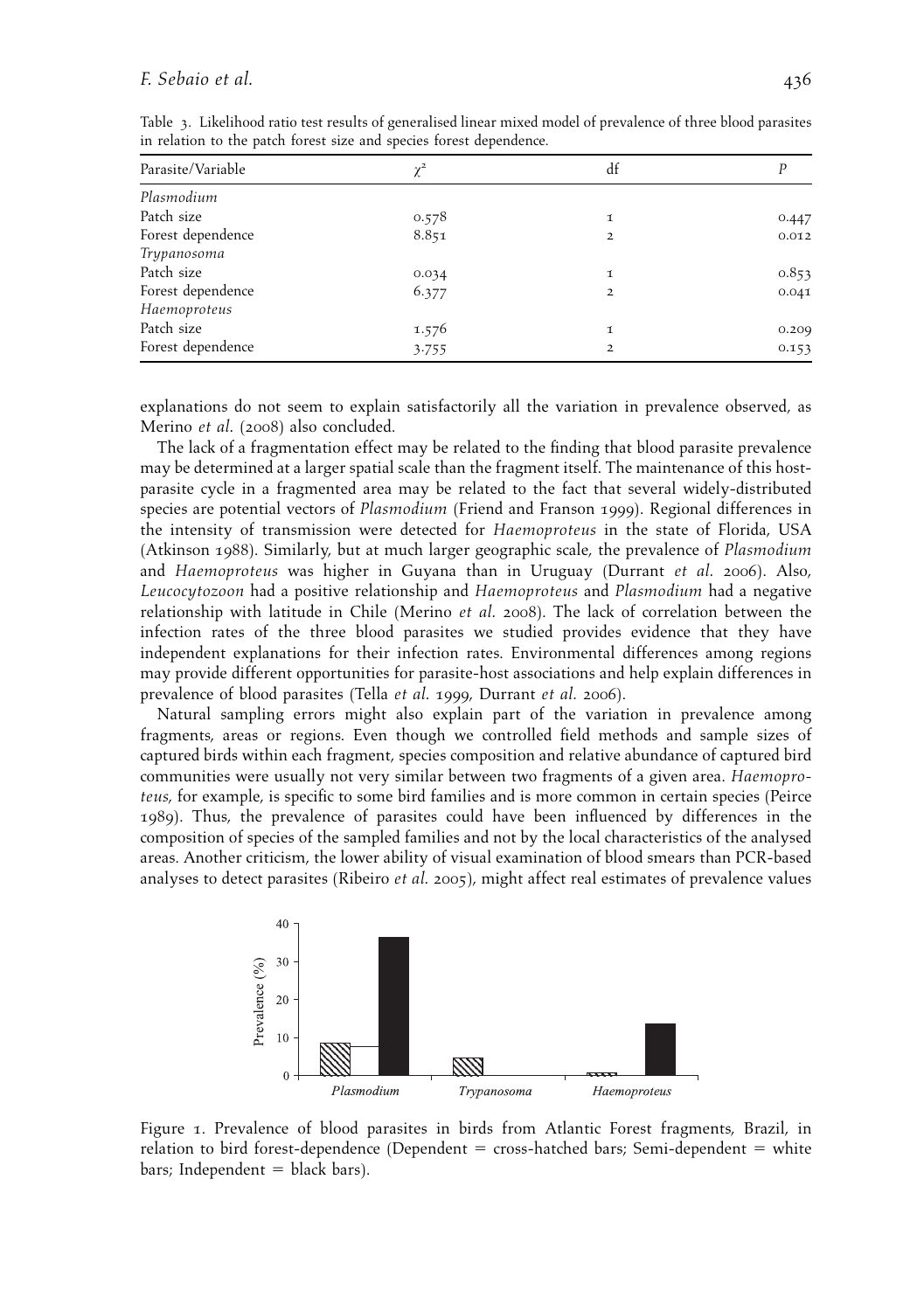of Plasmodium or Haemoproteus, but not Trypanosoma. Also, since our approach was standardised, it reveals real relative differences among treatments. Lastly, seasonal differences in parasite prevalence (Cosgrove *et al.* 2008) might explain part of the difference between areas, but not between fragment sizes, since the small and large fragments of an area were sampled during the same week.

# Conclusions

This seems to be the first study testing the hypothesis that forest fragmentation affects the prevalence of avian blood parasites. We found no evidence that prevalence differs between large and small fragments, but that infection may be determined by hosts' dependence on forests. A better understanding of the effects of habitat alteration on avian blood parasite prevalence should analyse each parasite separately, since different suites of hosts are affected more by different suites of parasites. Future research and conservation and management approaches considering avian blood parasite prevalence should also consider the ecology and behaviour of vectors.

# Acknowledgements

CNPq granted a scholarship to F.S. and a research grant and fellowship to M.A.M. Owners and administrators allowed our study in their properties or conservation units. IBAMA gave banding/ collecting authorization. Prof. M. F. Ribeiro provided laboratory support. L. Lopes and A. Fernandes were invaluable during data collection in the field.

# References

- Anderson, R. M. and May, R. M. (1979) Population biology of infectious diseases: part I. Nature 280: 361–367.
- Atkinson, C. T. (1988) Epizootiology of Haemoproteus melagrisdis (Protozoa, Haemosporina) in Florida: potential vectors and prevalence in naturally infected Culicoides (Diptera: Ceratopogonidae). J. Med. Entomol. 25: 39–44.
- Atkinson, C. T., Robert, J. D., Karen, L. W. and Iko, W. M. (2000) Pathogenicity of avian malaria in experimentally-infected Hawaii Amkihi. J. Wildl. Dis. 36: 197–204.
- Coatney, G. R., Cooper, W. C. and Trembley, H. L. (1945) Studies on Plasmodium gallinaceum Brumpt III. The incidence and course of the infection in young chicks following the subcutaneous inoculation of pooled sporozoites. Am. J. Entomol. 68: 123–136.
- Cosgrove, C. L., Wood, M. J., Day, K. P. and Sheldon, B. C. (2008) Seasonal variation in Plasmodium prevalence in a population of blue tits Cyanistes caeruleus. J. Anim. Ecol. 77: 540–548.
- Dobson, A. P. and Hudson, P. J. (1995) Microparasites: Observed patterns in wild animal

populations. Pp. 52–89 in B. T. Grenfell and A. P. Dobson, eds. Ecology of infectious diseases in natural populations. Cambridge, UK: Cambridge University Press.

- Dobson, A. P. and May, R. M. (1986) Disease and conservation. Pp. 345–365 in M. E. Soulé, ed. Conservation biology: The science of scarcity and diversity. Sunderland: Sinauer Associates.
- Durrant, K. L., Beadell, K. S., Ishtiaq, F., Graves, G. R., Olson, S. L., Gering, E., Peirce, M. A., Milensky, C. M., Schmidt, B. K., Gebhard, C. and Fleischer, R. C. (2006) Avian hematozoa in South America: a comparison of temperate and tropical zones. Ornithol. Monogr. 60: 98–111.
- Friend, M. and Franson, J. C. (1999) Field manual of wildlife diseases, general field procedures and disease of birds. Madison: U.S. Geological Survey Information and Technology Report.
- Galindo-Leal, C. and Câmara, I. G. (2003) Atlantic Forest hotspot status: an overview. Pp. 3–11 in C. Galindo-Leal and I. G. Câmara, eds. The Atlantic forest of South America: biodiversity status, threats, and outlook. Washington: Island Press.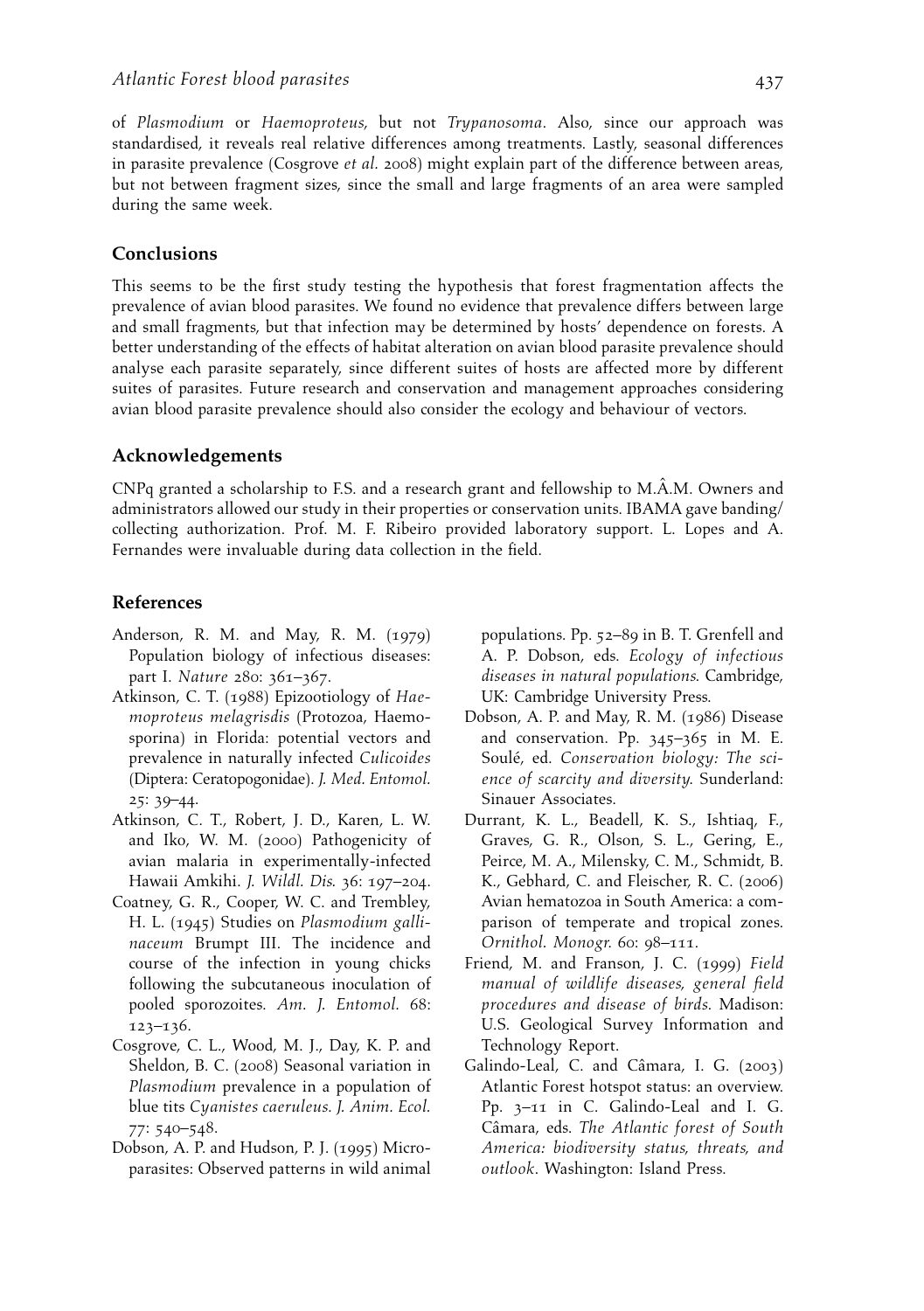- Gilbert, G. E. and Hubbell, S. (1996) Plant disease and the conservation of tropical forest. BioScience 46: 98–106.
- Giraudo, A. R., Matteucci, S. D., Alonso, J. Herrera, J. and Abramson, R. R. (2008) Comparing bird assemblages in large and small fragments of the Atlantic Forest hotspots. Biodivers. Conserv. 17: 1251–1265.
- Hale, K. A. and Briskie, J. V. (2009) Rapid recovery of an island population of the threatened South Island Saddleback Philesturnus c. carunculatus after a pathogen outbreak. Bird Conserv. Internatn. 19: 239– 253.
- Holmes, J. C. and Price, P. (1986) Communities of parasites. Pp. 187–213 in D. J. Anderson and J. Kikkawa, eds. Community ecology: patterns and processes. Oxford: Blackwell Scientific Publications.
- Jovani, R. and Tella, J. L. (2006) Parasite prevalence and sample size: misconceptions and solutions. Trends Parasitol. 22: 214– 218.
- Kettle, D. S. (1968) The biting habits of Culicoides furens (Poey) and C. barbosai Wirth and Blanton. Bull. Entomol. Res. 59: 241–258.
- Marini, M.  $\hat{A}$ . (2001) Effects of forest fragmentation on birds of the cerrado region, Brazil. Bird Conserv. Internatn. 11: 11–23.
- Marini, M. A. and Couto, D. (1997) Correlações ecológicas entre ectoparasitos e aves de floresta de Minas Gerais. Pp. 210–218 in L. L. Leite and C. H. Saito, eds. Contribuicões ao conhecimento ecológico do Cerrado. Brasília: Depto de Ecologia, Universidade de Brasília.
- Marini, M. Â. and Garcia, F. I. (2005) Bird conservation in Brazil. Conserv. Biol. 19: 665–671.
- McCallum, H. and Dobson, A. (1995) Detecting disease and parasite threats to endangered species and ecosystems. Trends Ecol. Evol. 10: 190–194.
- McCallum, H. and Dobson, A. (2002) Disease, habitat fragmentation and conservation. Proc. R. Soc. Lond. B 269: 2041–2049.
- Merino, S., Moreno, J., Vásquez, R. A., Martínez, J., Sánchez-Monsálvez, I., Estades, C. F., Ippi, S., Sabat, P., Rozzi, R. and Mcgehee, S. (2008) Haematozoa in forest birds from southern Chile: Latitudi-

nal gradients in prevalence and parasite lineage richness. Austral Ecol. 33: 329–340.

- Mittermeier, R. A., Myers, N., Gil, P. R. and Mittermeier, C. G. (1999) Hotspots: Earth's biologically richest and most endangered terrestrial ecoregions. Mexico City: CEMEX.
- Morley, N. J. (2007) Anthropogenic effects of reservoir construction on the parasite fauna of aquatic wildlife. EcoHealth 4: 374–383.
- Paterson, S. and Lello, J. (2003) Mixed models: getting the best use of parasitological data. Trends Parasitol. 19: 370–375.
- Peirce, M. A. (1989) The significance of avian haematozoa in conservation strategies. Pp. 69–76 in J. E. Cooper, ed. Disease and threatened birds. Cambridge: International Council for Bird Preservation. ICBP Technical Publication.
- Piersma, T. (1997) The global patterns of habitat use and migration strategies coevolve with relative investments in immunocompetence due to spatial variation in parasite pressure? Oikos 80: 623–631.
- Püttker, T., Meyer-Lucht, Y. and Sommer, S. (2008) Effects of fragmentation on parasite burden (nematodes) of generalist and specialist small mammal species in secondary forest fragments of the coastal Atlantic Forest, Brazil. Ecol. Res. 23: 207–215.
- Real, L. A. (1996) Sustainability and the ecology of infectious disease. BioScience 46: 88–97.
- Ribeiro, S. F., Sebaio, F., Branquinho, F. C. S., Marini, M.  $\hat{A}$ ., Vago, A. R. and Braga, E. M. (2005) Avian malaria in Brazilian passerine birds: Parasitism detected by nested PCR using DNA from stained blood smears. Parasitology 130: 261-267.
- Ridgely, R. S. and Tudor, G. (1989) The birds of South America: the Oscine passerines. Austin: University of Texas Press.
- Silva, J. M. C. (1995) Birds of the Cerrado region, South America. Steenstrupia 21: 69–92.
- Stotz, D. F., Fitzpatrick, J. W., Parker III, T. and Moskovits, D. K. (1996) Neotropical birds: Ecology and conservation. Chicago: University of Chicago Press.
- Suorsa, P., Huhta, E., Nikula, A., Nikinmaa, M., Jäntti, A., Helle, H., and Hakkarainen, H. (2003) Forest management is associated